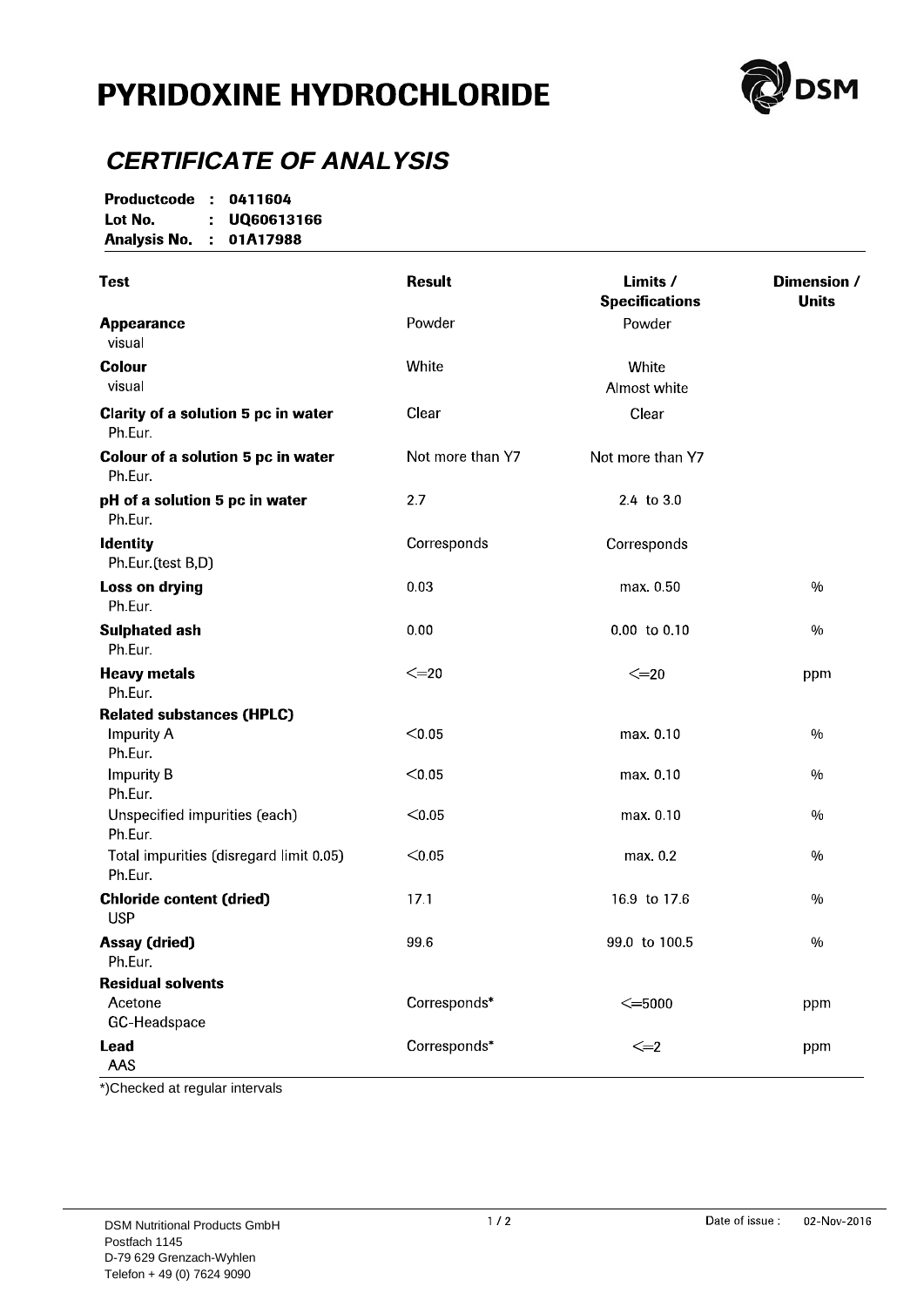# **PYRIDOXINE HYDROCHLORIDE**



#### **CERTIFICATE OF ANALYSIS**

Productcode : 0411604 Lot No. : UQ60613166 **Analysis No. : 01A17988** 

This lot was analysed and released by our authorized Quality Control Department and was found to meet the specifications as given above.

The product meets all requirements of the following valid compendia when tested accordingly: Ph.Eur.  $+$  USP + FCC

**DSM Nutritional Products GmbH** 

The Quality Assurance Manager

Polling

**Rainer Polley**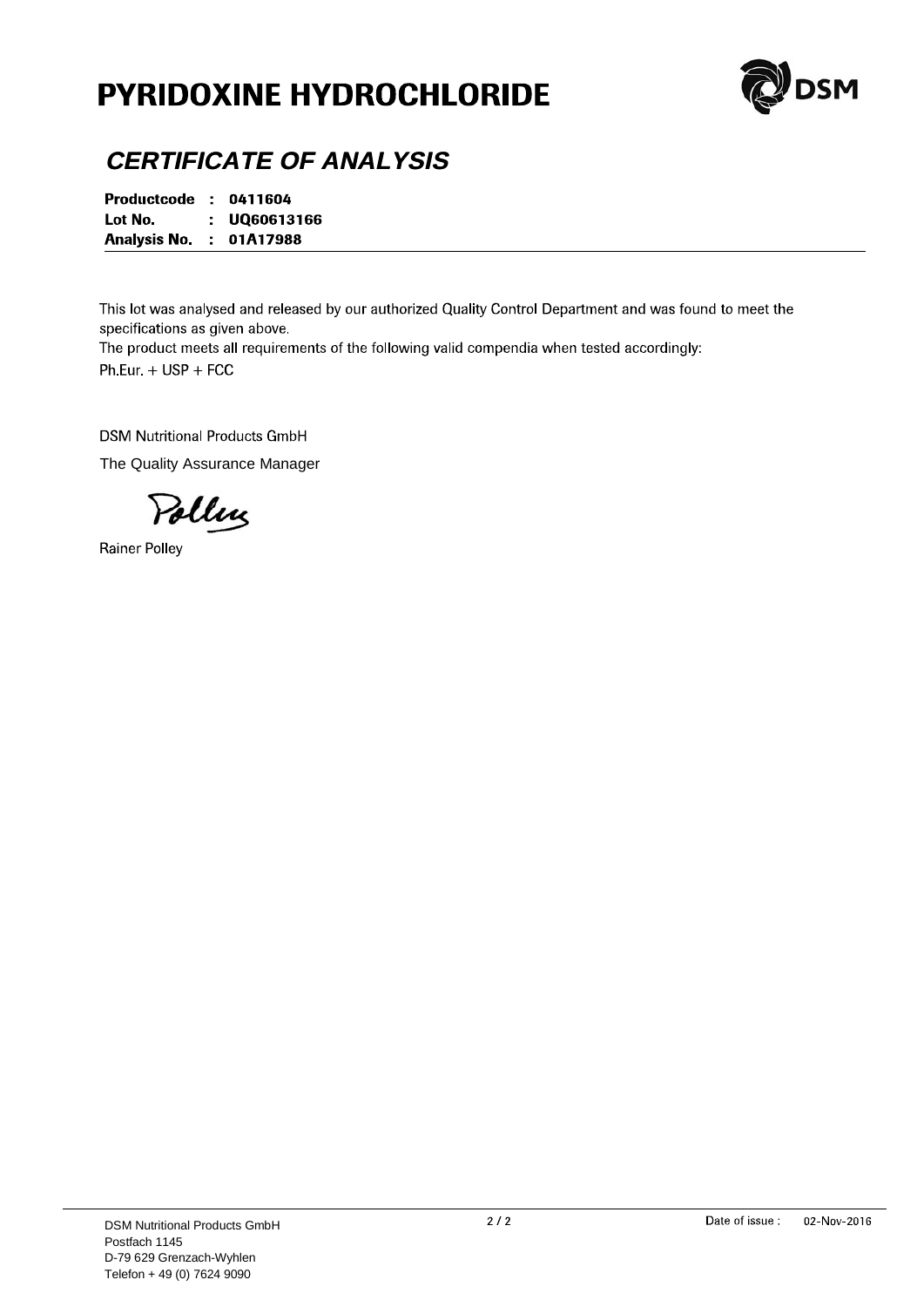Product Information



### **Pyridoxine Hydrochloride**

**GMO Statement**

We hereby confirm that the product Pyridoxine Hydrochloride is manufactured by conventional processes\*\* and therefore does not contain GMO-DNA.

\*\* The term "conventional process" refers to chemical synthesis, fermentation using non GMM, extraction from conventional plants.

This document is generated electronically and valid without signature. ..........................................................................................................................................................................................................................

**Disclaimer:** The information contained herein is to the best of our knowledge accurate. However, we refuse any liability for the application and use of further processed material containing our product. Solely the producer of the final product has to assume full responsibility according to the relevant local regulations. The content of this document is subject to change without further notice unless otherwise agreed in writing. Please consult your local representative or one of DSM's websites at http://webshop.dsm.com for latest version of this document or the latest information.